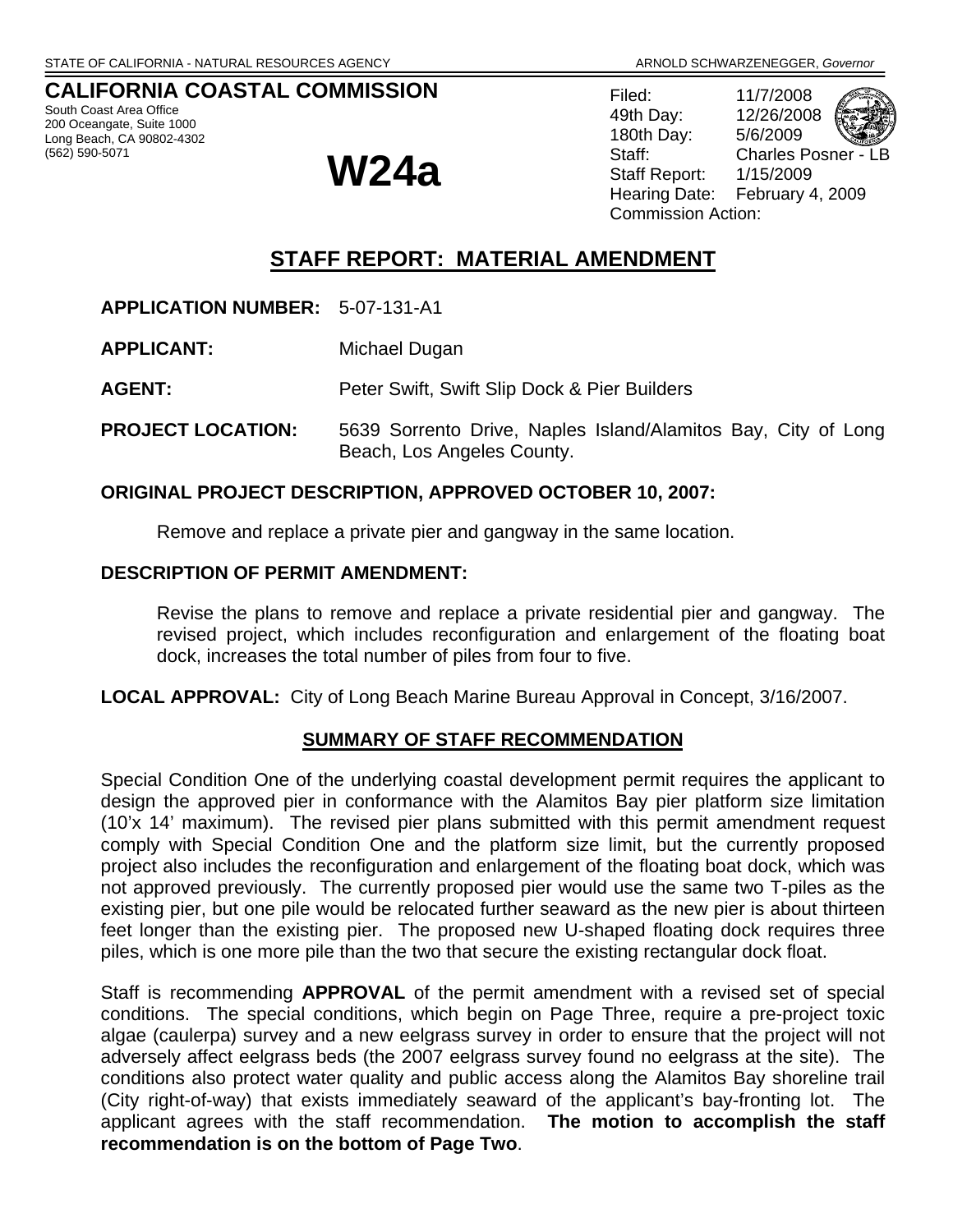#### **SUBSTANTIVE FILE DOCUMENTS:**

- 1. City of Long Beach certified Local Coastal Program (LCP), July 22, 1980.
- 2. Plans & Specifications No. R-4858 (Revised) for the Construction of Waterfront Structures in the Long Beach Marina Area in the City of Long Beach, California, Office of the City Engineer, Long Beach, California, October 1994.
- 3. Eelgrass Survey Reporting Form for 5639 Sorrento Drive, Long Beach (Dugan Residence), by Coastal Resources Management, Inc., March 12, 2007.
- 4. Coastal Development Permit 5-02-048 (Kober 5615 Sorrento Dr.).
- 5. Coastal Development Permit 5-03-320 (Boiteux 5469 Sorrento Dr.).
- 6. Coastal Development Permit 5-03-485 (Diamond 5635 Sorrento Dr.).
- 7. Coastal Development Permit 5-04-033 (Jones 5507 Sorrento Dr.).
- 8. Coastal Development Permit 5-05-052 (Baker 5641 Sorrento Dr.).
- 9. Coastal Development Permit 5-06-411 (Reback 5649 Sorrento Dr.).
- 10. Coastal Development Permit 5-07-301 (Cullen 5645 Sorrento Dr.).
- 11. Coastal Development Permit 5-08-102 (Speroni 5557 Sorrento Dr.).
- 12. Coastal Development Permit 5-08-243 (Ball 5529 Sorrento Dr.).

**PROCEDURAL NOTE:** The Commission's regulations provide for referral of permit amendment requests to the Commission if:

- 1) The Executive Director determines that the proposed amendment is a material change,
- 2) Objection is made to the Executive Director's determination of immateriality, or
- 3) The proposed amendment affects conditions required for the purpose of protecting a coastal resource or coastal access.

In this case, the Executive Director has determined that the proposed amendment is a material change that affects the conditions required for the purpose of protecting a coastal resource. If the applicant or objector so requests, the Commission shall make an independent determination as to whether the proposed amendment is material. [Title 14 California Code of Regulations 13166].

#### **STAFF RECOMMENDATION:**

The staff recommends that the Commission adopt the following resolution to **APPROVE** the permit amendment request with special conditions:

 **MOTION:** *"I move that the Commission approve the proposed amendment to Coastal Development Permit 5-07-131-A1 pursuant to the staff recommendation."* 

Staff recommends a **YES** vote. Passage of this motion will result in approval of the amendment and adoption of the following resolution and findings. An affirmative vote by a majority of the Commissioners present is needed to pass the motion.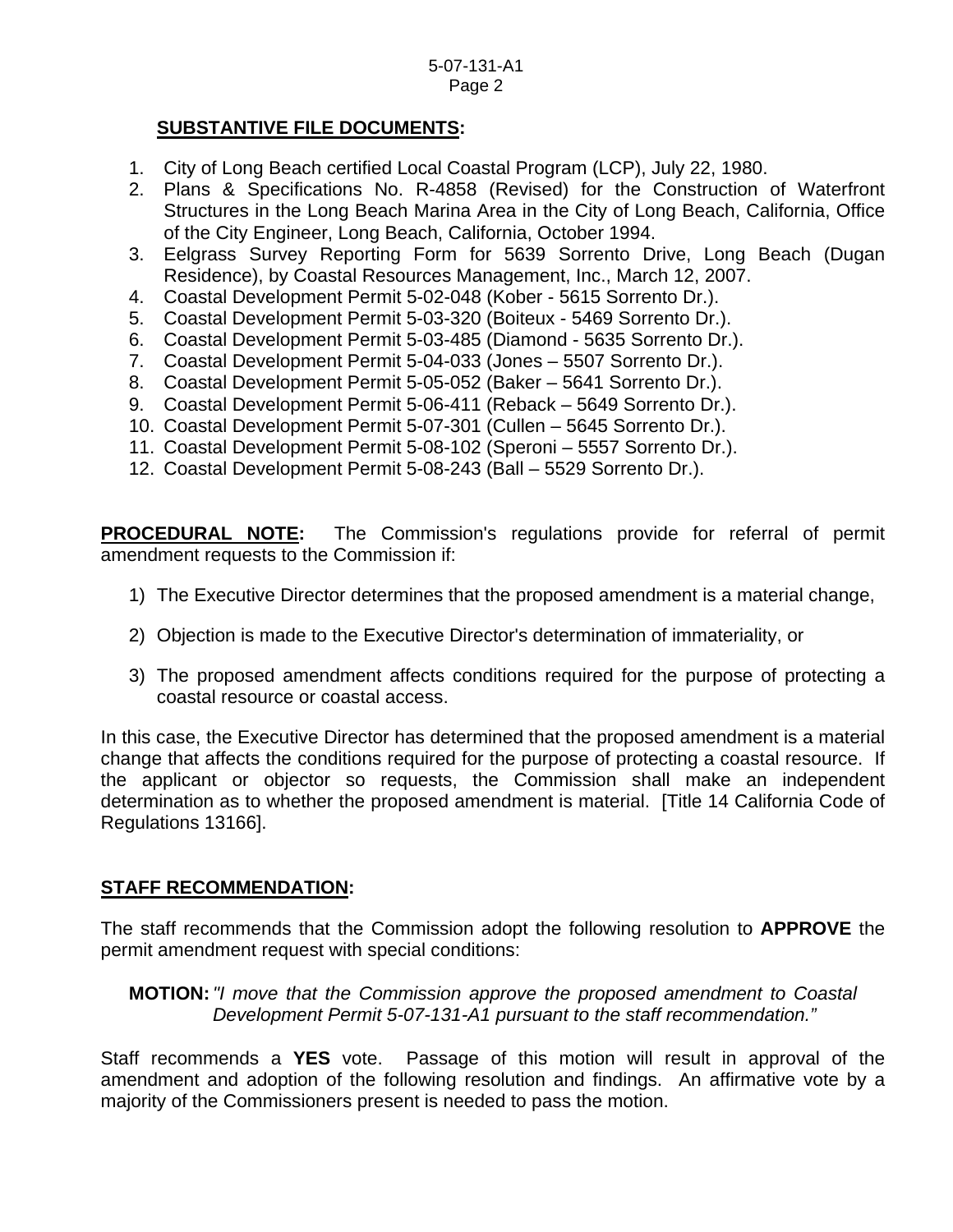#### **I. Resolution: Approval with Conditions**

The Commission hereby approves the coastal development permit amendment on the ground that the development as amended and conditioned will be in conformity with the policies of Chapter 3 of the Coastal Act and will not prejudice the ability of the local government having jurisdiction over the area to prepare a Local Coastal Program conforming to the provisions of Chapter 3. Approval of the permit amendment complies with the California Environmental Quality Act because either 1) feasible mitigation measures and/or alternatives have been incorporated to substantially lessen any significant adverse effects of the amended development on the environment, or 2) there are no feasible mitigation measures or alternatives that would substantially lessen any significant adverse impacts of the amended development on the environment.

#### **II. Standard Conditions**

- 1. Notice of Receipt and Acknowledgment. The permit is not valid and development shall not commence until a copy of the permit, signed by the permittee or authorized agent, acknowledging receipt of the permit and acceptance of the terms and conditions, is returned to the Commission office.
- 2. Expiration. If development has not commenced, the permit will expire two years from the date this permit is reported to the Commission. Development shall be pursued in a diligent manner and completed in a reasonable period of time. Application for extension of the permit must be made prior to the expiration date.
- 3. Interpretation. Any questions of intent or interpretation of any condition will be resolved by the Executive Director or the Commission.
- 4. Assignment. The permit may be assigned to any qualified person, provided assignee files with the Commission an affidavit accepting all terms and conditions of the permit.
- 5. Terms and Conditions Run with the Land. These terms and conditions shall be perpetual, and it is the intention of the Commission and the permittee to bind all future owners and possessors of the subject property to the terms and conditions.

#### **III. Special Conditions**

- 1. Eelgrass Survey
	- A. Pre Construction Eelgrass Survey. Prior to commencement of any development authorized under this coastal development permit, a valid pre-construction eelgrass (*Zostera marina*) survey shall be completed during the period of active growth of eelgrass (typically March through October). The pre-construction survey shall be completed prior to the beginning of construction and shall be valid until the next period of active growth. The survey shall be prepared in full compliance with the "Southern California Eelgrass Mitigation Policy" Revision 8 (except as modified by this special condition) adopted by the National Marine Fisheries Service and shall be prepared in consultation with the California Department of Fish and Game. The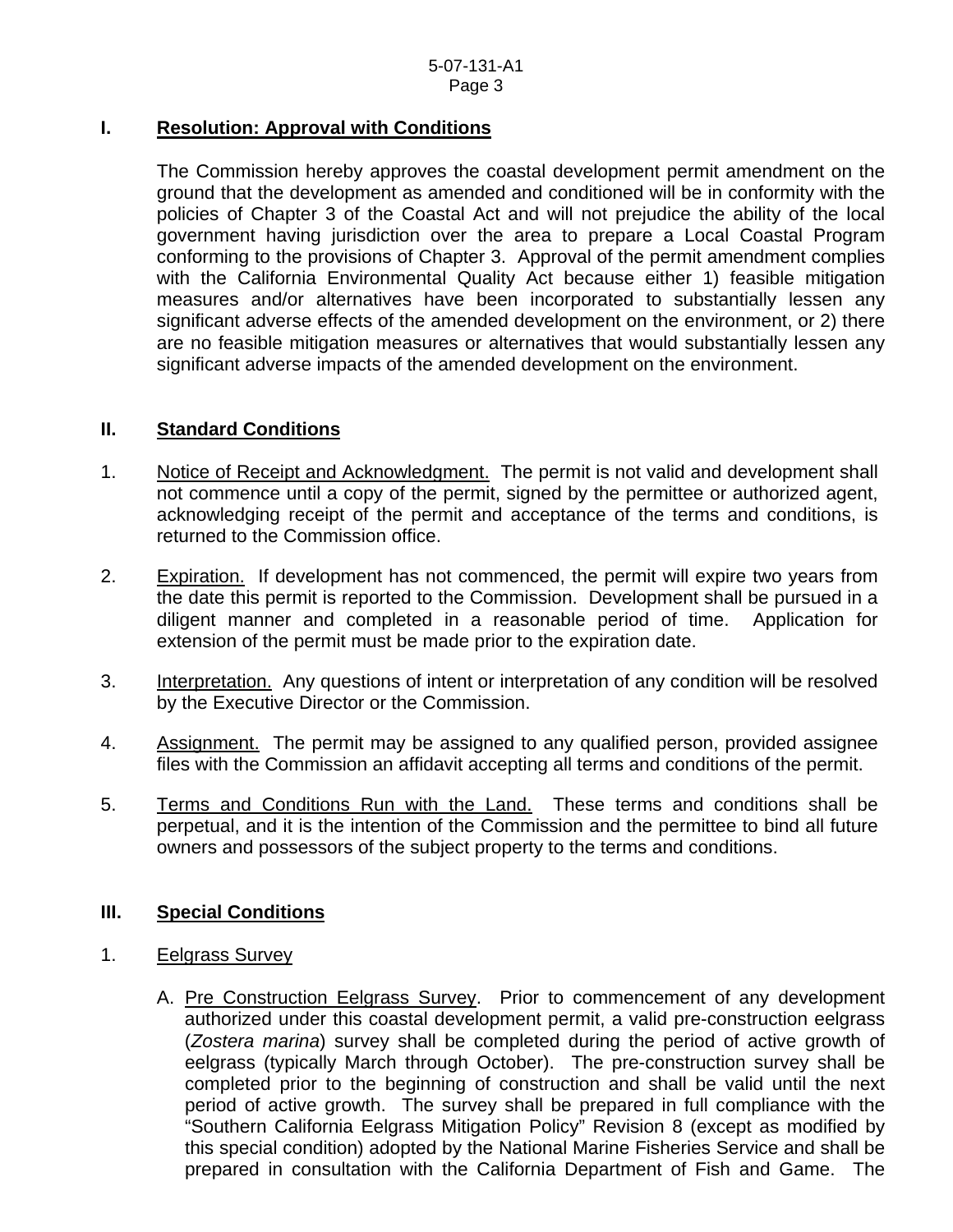applicants shall submit the eelgrass survey for the review and approval of the Executive Director within five (5) business days of completion of each eelgrass survey and in any event no later than fifteen (15) business days prior to commencement of any development. If the eelgrass survey identifies any eelgrass within the project area which would be impacted by the proposed project, the development shall require another amendment to this permit from the Coastal Commission or a new coastal development permit.

B. Post Construction Eelgrass Survey. If any eelgrass is identified in the project area by the survey required in Section A of this condition above, within one month after the conclusion of construction, the applicants shall survey the project site to determine if any eelgrass was adversely impacted. The survey shall be prepared in full compliance with the "Southern California Eelgrass Mitigation Policy" Revision 8 (except as modified by this special condition) adopted by the National Marine Fisheries Service and shall be prepared in consultation with the California Department of Fish and Game. The applicants shall submit the post-construction eelgrass survey for the review and approval of the Executive Director within thirty (30) days after completion of the survey. If any eelgrass has been impacted, the applicant shall replace the impacted eelgrass at a minimum 1.2:1 ratio on-site, or at another location, in accordance with the Southern California Eelgrass Mitigation Policy. All impacts to eelgrass habitat shall be mitigated at a minimum ratio of 1.2:1 (mitigation:impact). The exceptions to the required 1.2:1 mitigation ratio found within SCEMP shall not apply. Implementation of mitigation shall require an amendment to this permit or a new coastal development permit unless the Executive Director determines that no amendment or new permit is required.

#### 2. Caulerpa (Toxic Algae) Survey

- A. Not earlier than 90 days nor later than 30 days prior to commencement or recommencement of any development authorized under this coastal development permit (the "project"), the applicant shall undertake a survey of the project area and a buffer area at least ten meters beyond the project area to determine the presence of the invasive alga *Caulerpa taxifolia*. The survey shall include a visual examination of the substrate.
- B. The survey protocol shall be prepared in consultation with the Regional Water Quality Control Board, the California Department of Fish and Game, and the National Marine Fisheries Service.
- C. Within five (5) business days of completion of the survey, the applicant shall submit the survey for the review and approval of the Executive Director; and to the Surveillance Subcommittee of the Southern California Caulerpa Action Team (SCCAT). The SCCAT Surveillance Subcommittee may be contacted through William Paznokas, California Department of Fish & Game (858/467- 4218) or Robert Hoffman, National Marine Fisheries Service (562/980-4043).
- D. If *Caulerpa taxifolia* is found within the project or buffer areas, the applicant shall not proceed with the project until 1) the applicant provides evidence to the Executive Director that all *C. taxifolia* discovered within the project and/or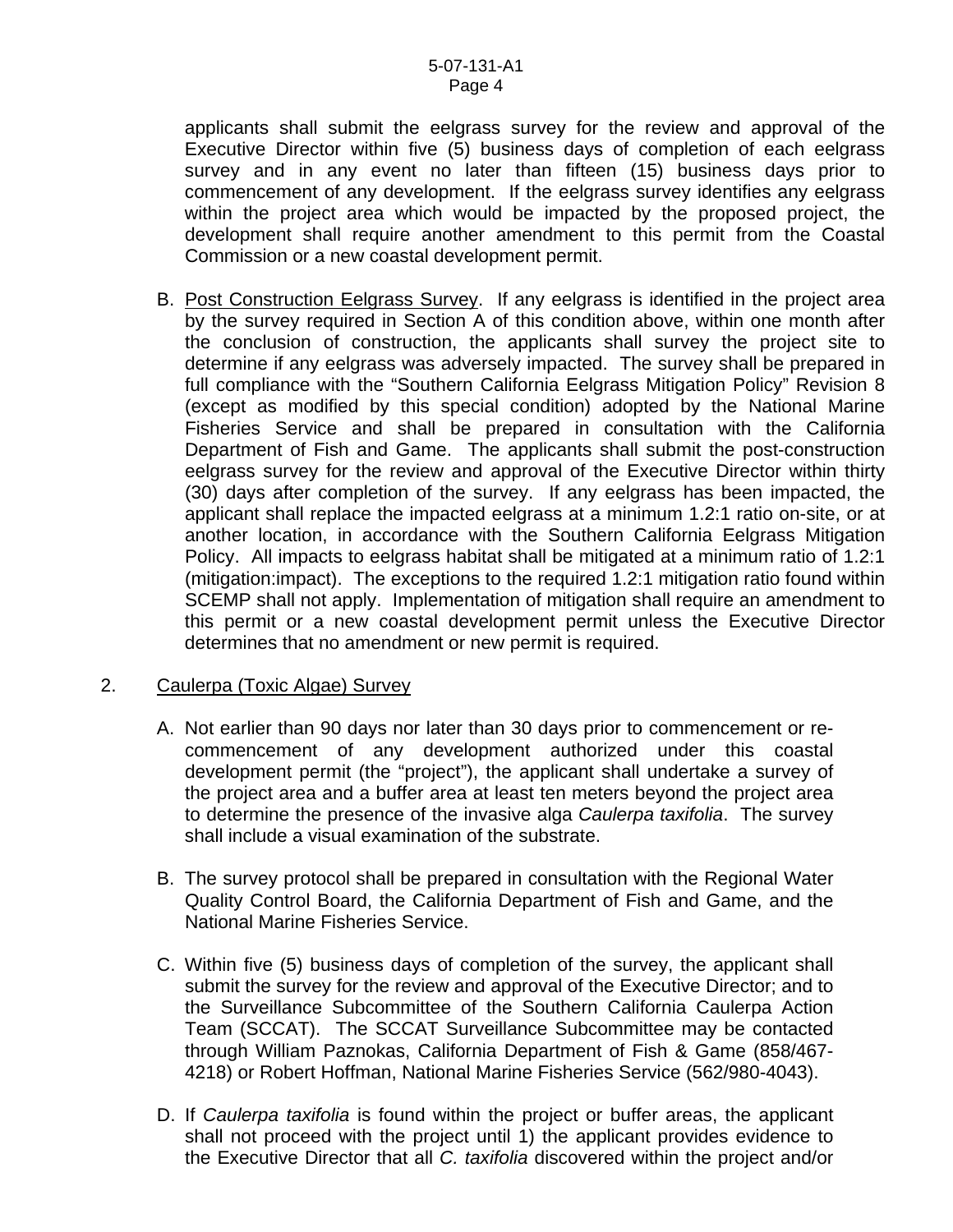buffer area has been eliminated in a manner that complies with all applicable governmental approval requirements, including but not limited to those of the California Coastal Act, or 2) the applicant has revised the project to avoid any contact with *C. taxifolia*. No revisions to the project shall occur without a Coastal Commission approved amendment to this coastal development permit unless the Executive Director determines that no amendment is legally required.

#### 3. Permit Compliance

 The permitted use of the approved development is for boating related uses only. No boat baths or other type of permanent development is permitted to occupy the boat docking area. All development must occur in strict compliance with the proposal as set forth in the application for permit, subject to any special conditions. Any deviation from the approved plans must be submitted for review by the Executive Director to determine whether an amendment to this coastal development permit is required.

#### 4. Construction Responsibilities and Debris Removal

- A. No construction materials, equipment, debris, or waste will be placed or stored where it may be subject to wave, wind, or rain erosion and dispersion.
- B. Any and all construction material shall be removed from the site within ten days of completion of construction and disposed of at an appropriate location.
- C. Machinery or construction materials not essential for project improvements are prohibited at all times in the subtidal or intertidal zones.
- D. If turbid conditions are generated during construction, a silt curtain will be utilized to control turbidity.
- E. Eelgrass shall not be disturbed.
- F. Floating booms will be used to contain debris discharged into coastal waters and any debris discharged will be removed as soon as possible but no later than the end of each day.
- G. Divers will recover non-buoyant debris discharged into coastal waters as soon as possible after loss.
- H. At the end of the construction period, the permittee shall inspect the project area and ensure that no debris, trash or construction material has been left on the shore or in the water, and that the project has not created any hazard to navigation.

#### 5. Best Management Practices (BMP) Program

By acceptance of this permit, the applicant agrees that the long-term water-borne berthing of boat(s) in the approved dock and/or boat slip will be managed in a manner that protects water quality pursuant to the implementation of the following BMPs.

- A. Boat Cleaning and Maintenance Measures:
	- 1. In-water top-side and bottom-side boat cleaning shall minimize the discharge of soaps, paints and debris.
	- 2. In-the-water hull scraping or any process that occurs under water that results in the removal of paint from boat hulls is prohibited. Only detergents and cleaning components that are designated by the manufacturer as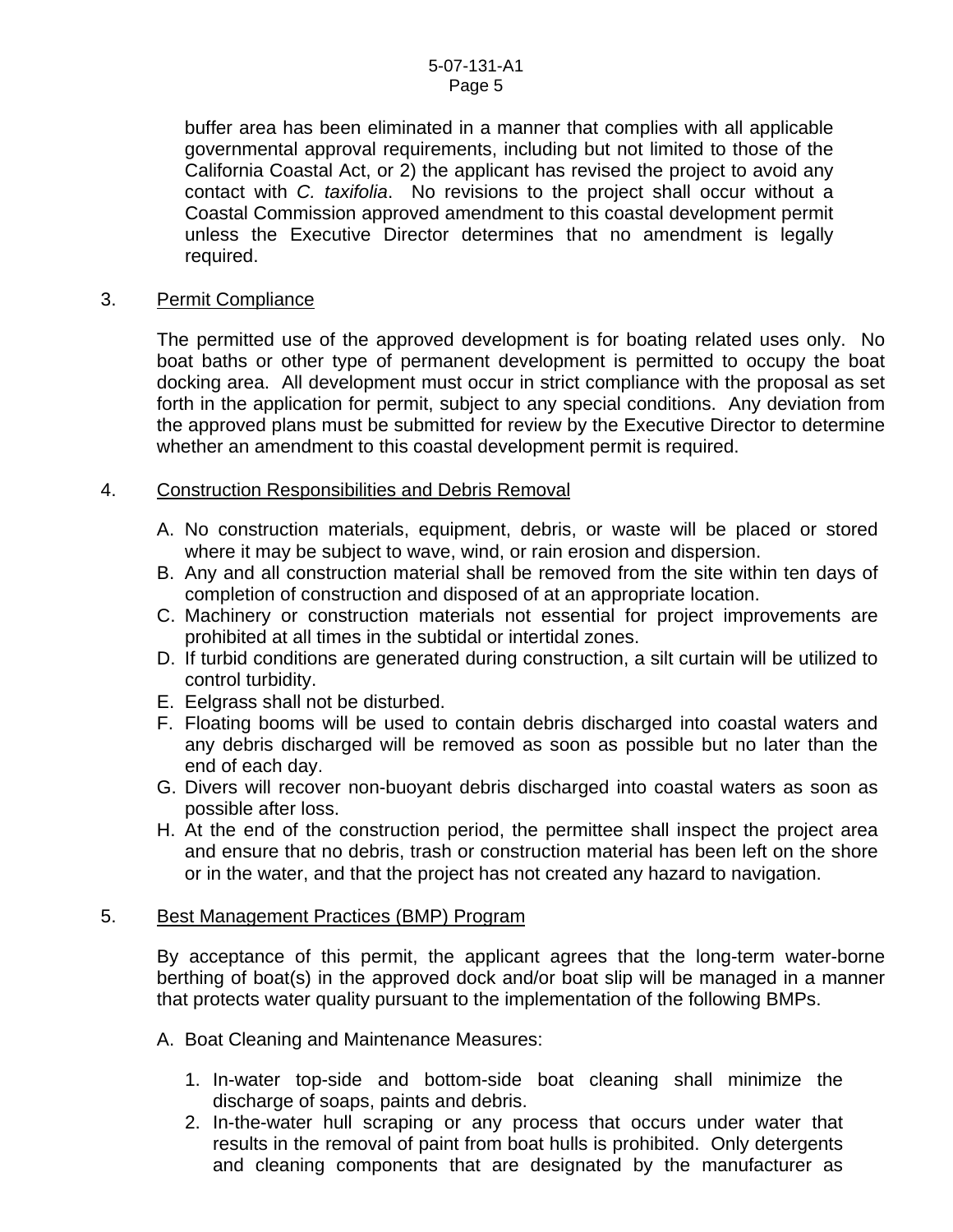phosphate-free and biodegradable shall be used, and only minimal amounts shall be used.

- 3. The applicant shall minimize the use of detergents and boat cleaning and maintenance products containing ammonia, sodium hypochlorite, chlorinated solvents, petroleum distillates or lye.
- B. Solid and Liquid Waste Management Measures. All trash, recyclables, and hazardous wastes or potential water contaminants, including old gasoline or gasoline with water, absorbent materials, oily rags, lead acid batteries, antifreeze, waste diesel, kerosene and mineral spirits shall be disposed of in a proper manner and shall not at any time be disposed of in the water or gutter.
- C. Petroleum Control Management Measures. Oil absorbent materials should be examined at least once a year and replaced as necessary. The applicant shall recycle the materials, if possible, or dispose of them in accordance with hazardous waste disposal regulations. The boaters shall regularly inspect and maintain engines, seals, gaskets, lines and hoses in order to prevent oil and fuel spills. Boaters shall use preventive engine maintenance, oil absorbents, bilge pump-out services, or steam cleaning services as much as possible to clean oily bilge areas. Bilges shall be cleaned and maintained. The use of detergents or soaps that can be discharged by bilge pumps is prohibited.

#### 6. Public Access To and Along the Waterway

The pier shall provide at least seven feet of vertical clearance between the lowest part of the pier approach deck and the beach located immediately seaward of the applicant's private property. Except for the temporary disruptions that will occur during the completion of the permitted development, the applicant shall not interfere with public access along the shoreline area located seaward of the applicant's private property.

#### 7. Conformance with the Requirements of the Resource Agencies

 The permittee shall comply with all permit requirements and mitigation measures of the California Department of Fish and Game, Regional Water Quality Control Board, U.S. Army Corps of Engineers, and the U.S. Fish and Wildlife Service with respect to preservation and protection of water quality and marine environment. Any change in the approved project which may be required by the above-stated agencies shall be submitted to the Executive Director in order to determine if the proposed change shall require a permit amendment pursuant to the requirements of the Coastal Act and the California Code of Regulations.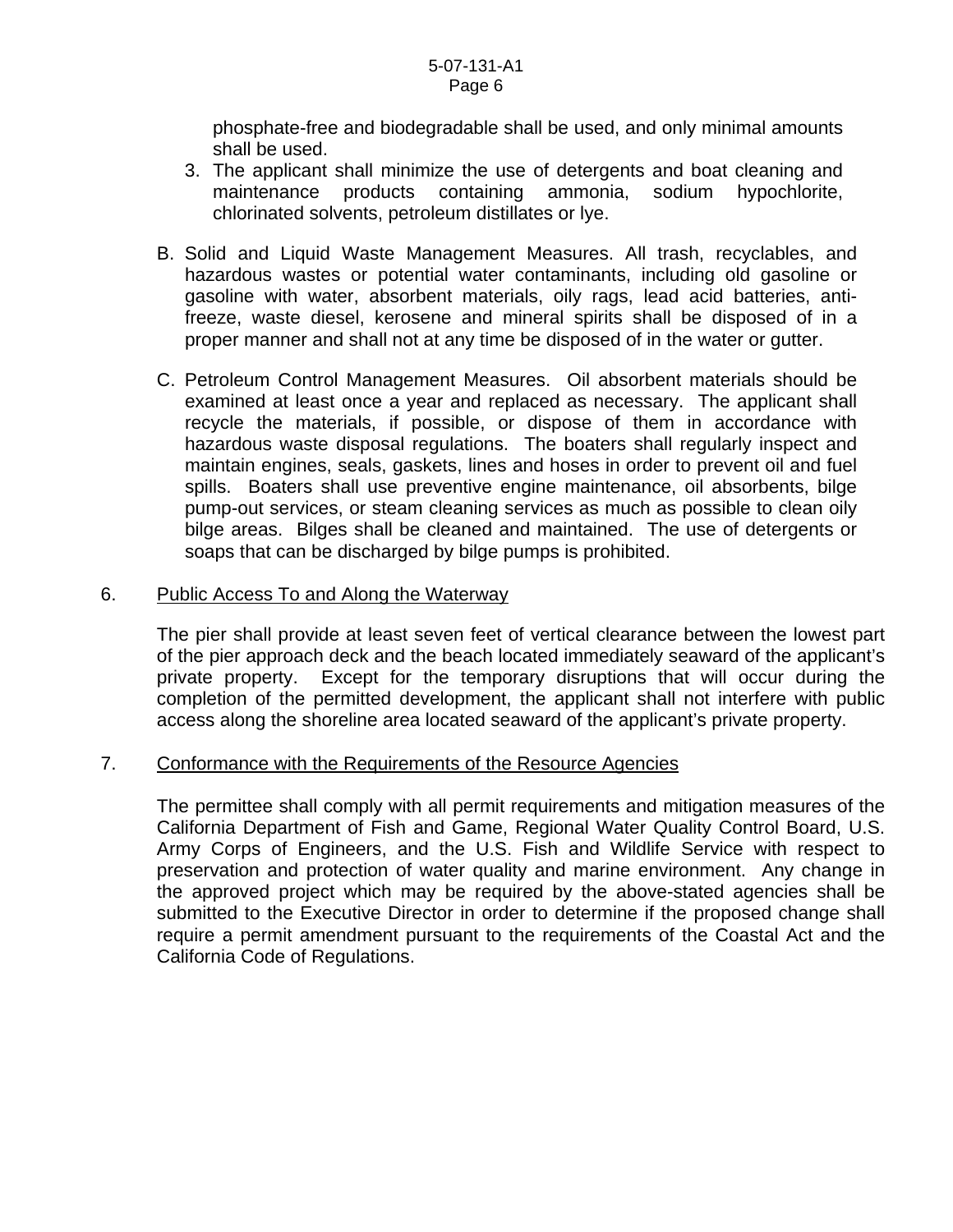## **IV. Findings and Declarations**

The Commission hereby finds and declares:

## **A. Project Description**

The proposed project involves the replacement of an existing private pier on Naples Island in southeast Long Beach (See Exhibits). The proposed pier has a 10'x 14' platform with a 28.5 foot long, four-foot wide approach, which complies with the maximum 10'x 14' dimensions set forth by the City's specifications for waterfront structures and the Commission's prior conditional approval of Coastal Development Permit 5-07-[1](#page-6-0)31.<sup>1</sup> The proposed pier will be supported by the existing pier's two T-piles, although one of the T-piles will be relocated further seaward as the new pier is about thirteen feet longer than the existing pier (Exhibits #4&5).

The currently proposed project also includes the reconfiguration and enlargement of the floating boat dock. The Commission's prior approval of Coastal Development Permit 5-07-131 did not authorize any changes to the rectangular floating dock that exists at the site. The proposed change to the dock and its piles triggered this permit amendment. The existing rectangular 8'x50' dock float is proposed to be relocated six feet eastward in order to become a part of the enlarged new U-shaped dock (Exhibit #5). The new U-shaped dock will be secured by three piles: one new 14-inch pile, and the two existing piles, one of which will be relocated. In total, the proposed project will increase the total number of piles from four to five (two for the pier and three for the dock). Finally, the existing gangway that connects the dock to the pier will be removed and replaced with a new 3'x 20' gangway (Exhibit #5).

The proposed dock is in Alamitos Bay, situated between the bay's vertical seawall and the City Pierhead Line (Exhibit #5). The proposed pier and floating dock are associated with the applicant's adjacent single family home, and are for boating recreation purposes. The proposed pier platform complies with the maximum 10'x 14' dimensions set forth by the City's specifications for waterfront structures. The two proposed T-piles that would support the new pier platform are necessary because the City does not allow piers to be supported by the seawall, and the proposed pier platform cannot be adequately supported by one pile. Three piles are the minimum number necessary to secure the proposed U-shaped dock. The applicant has provided a 2007 eelgrass survey which indicates that no eelgrass was found in the project area [Eelgrass Survey Reporting Form for 5639 Sorrento Drive, Long Beach (Dugan Residence), by Coastal Resources Management, Inc., March 12, 2007]. The special conditions require the applicant to provide a new eelgrass survey in order to ensure that the project will not adversely affect eelgrass beds. The disturbance of eelgrass is not permitted. The applicant is also required to conduct a pre-project Caulerpa taxifolia (toxic algae) survey, although no caulerpa has been previously documented in Alamitos Bay.

## **B. Recreational Marine Resources**

The proposed recreational boat dock development and its associated structures are an allowable and encouraged marine related use. The project design includes the minimum sized pilings and the minimum number of pilings necessary for structural stability. There are no

<span id="page-6-0"></span> $\overline{a}$ 1 Pursuant to Special Condition One of Coastal Development Permit 5-07-131, the applicant was required to submit revised plans that conform with the pier platform size limit (10'x 14' maximum) set forth by the City's specifications for waterfront structures.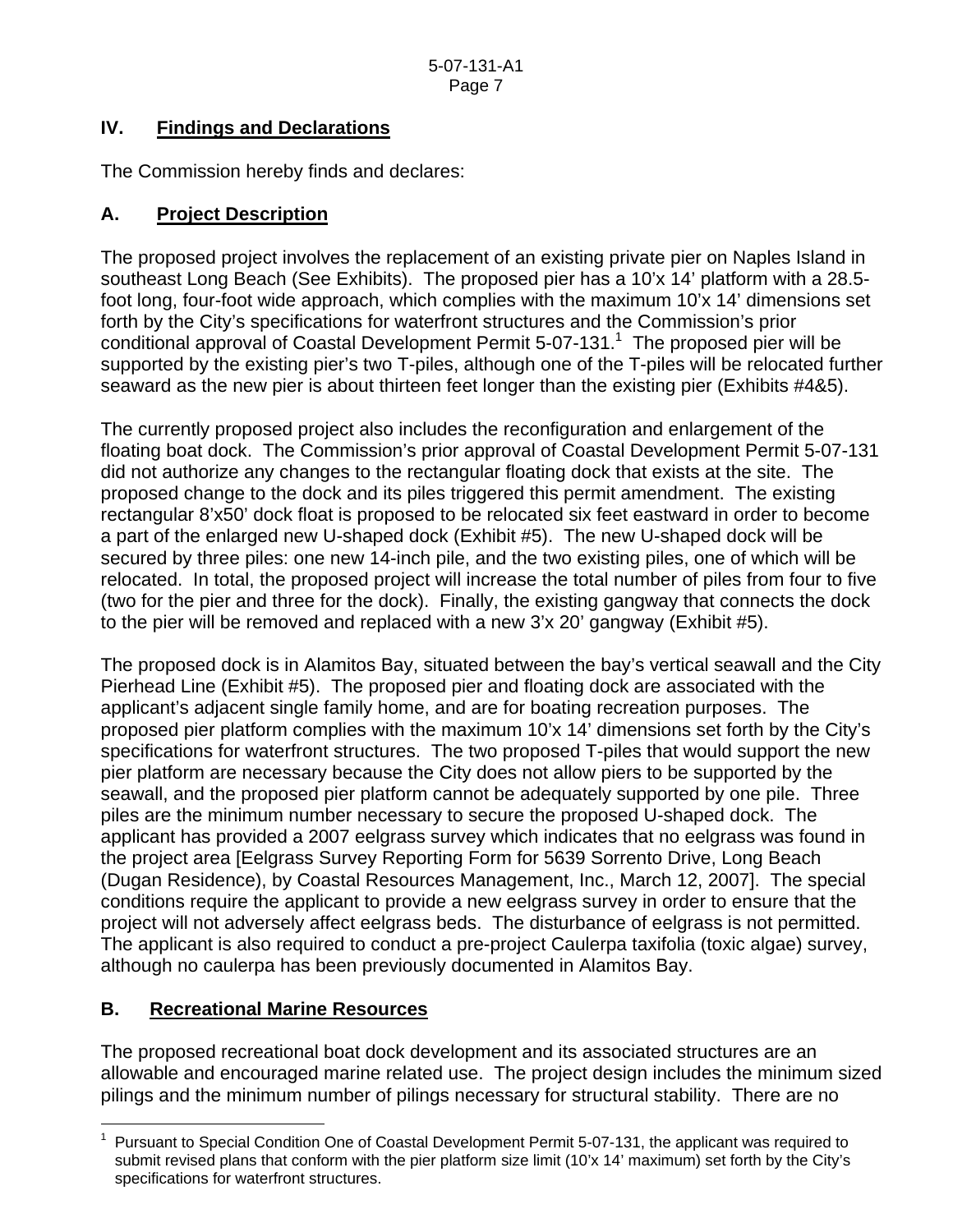feasible less environmentally damaging alternatives available. As conditioned, the project will not significantly adversely impact eelgrass beds and will not contribute to the dispersal of the invasive aquatic algae, *Caulerpa taxifolia*. Further, as proposed and conditioned, the project, which is to be used solely for recreational boating purposes, conforms with Sections 30224 and 30233 of the Coastal Act.

## **C. Water Quality**

The proposed dock work will be occurring on or within coastal waters. The storage or placement of construction material, debris, or waste in a location where it could be discharged into coastal waters would result in an adverse effect on the marine environment. To reduce the potential for construction related impacts on water quality, the Commission imposes special conditions requiring, but not limited to, the appropriate storage and handling of construction equipment and materials to minimize the potential of pollutants to enter coastal waters and for the use of on-going best management practices following construction. As conditioned, the Commission finds that the development conforms with Sections 30230 and 30231 of the Coastal Act.

## **D. Public Access**

As conditioned, the proposed project will not interfere with public access along the shoreline area located seaward of the applicant's private property. As conditioned, the proposed development will not have any new adverse impact on public access to the coast or to nearby recreational facilities. Thus, as conditioned, the proposed development conforms with Sections 30210 through 30214, Sections 30220 through 30224, and 30252 of the Coastal Act.

## **E. Local Coastal Program**

A coastal development permit is required from the Commission for the proposed development because it is located within the Commission's area of original jurisdiction. The Commission's standard of review for the proposed development is the Chapter 3 policies of the Coastal Act. The City of Long Beach certified LCP is advisory in nature and may provide guidance. The Commission certified the City of Long Beach LCP on July 22, 1980. As conditioned, the proposed development is consistent with Chapter 3 of the Coastal Act and with the certified LCP for the area.

## **F. California Environmental Quality Act (CEQA)**

As conditioned, there are no feasible alternatives or feasible mitigation measures available which would substantially lessen any significant adverse effect which the activity may have on the environment. Therefore, the Commission finds that the proposed project, as conditioned to mitigate the identified impacts, is the least environmentally damaging feasible alternative and can be found consistent with the requirements of the Coastal Act to conform to CEQA.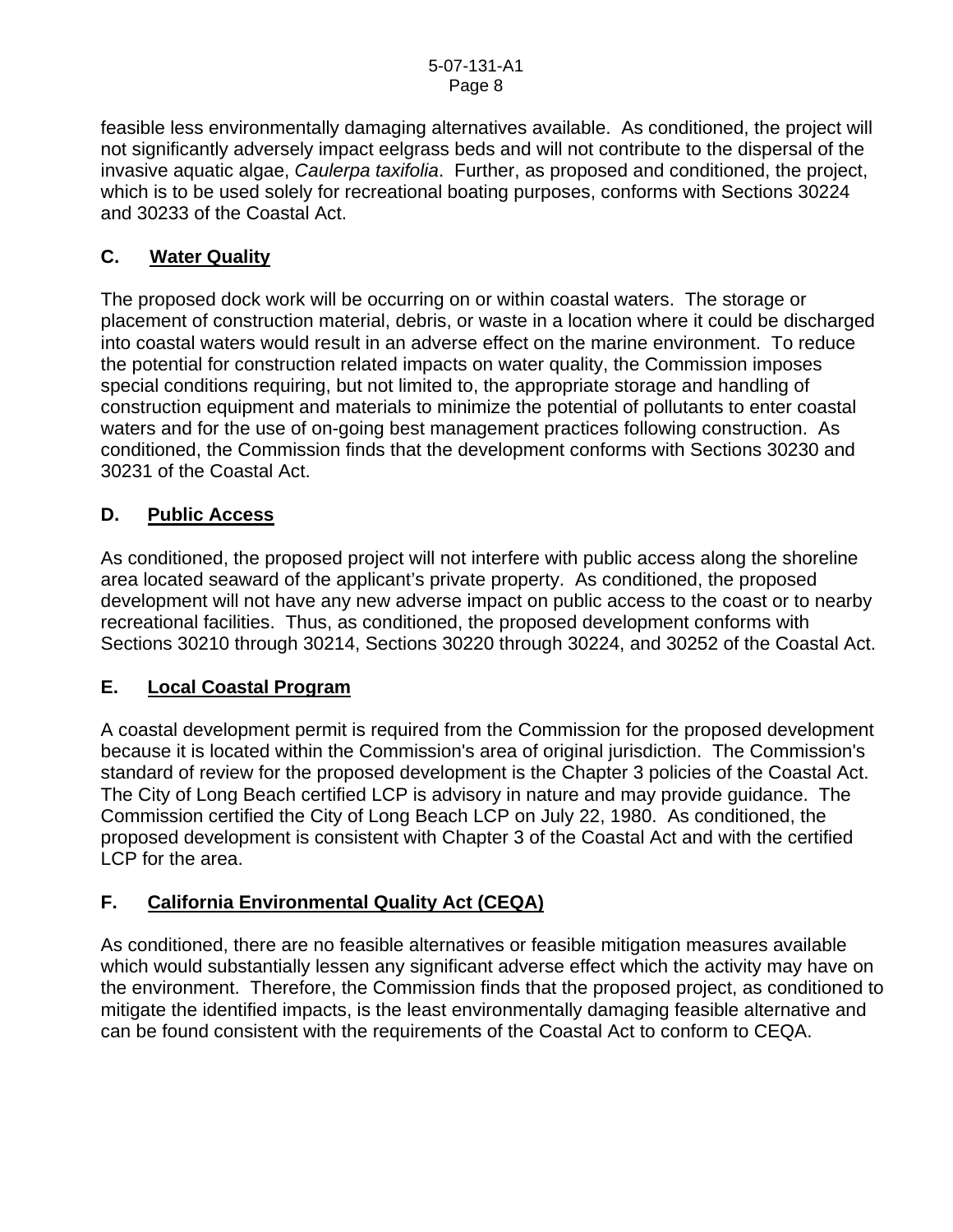## **City of Long Beach**

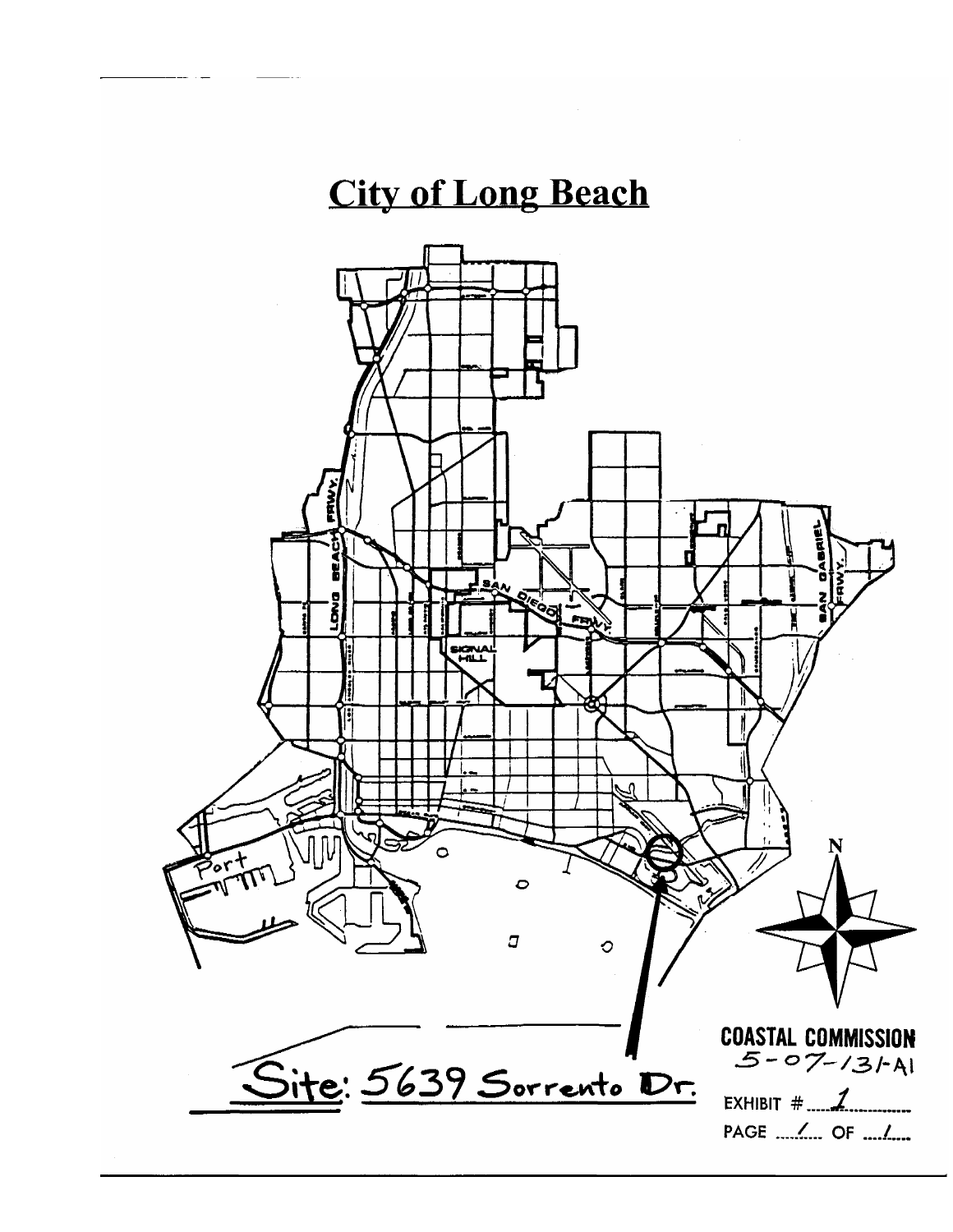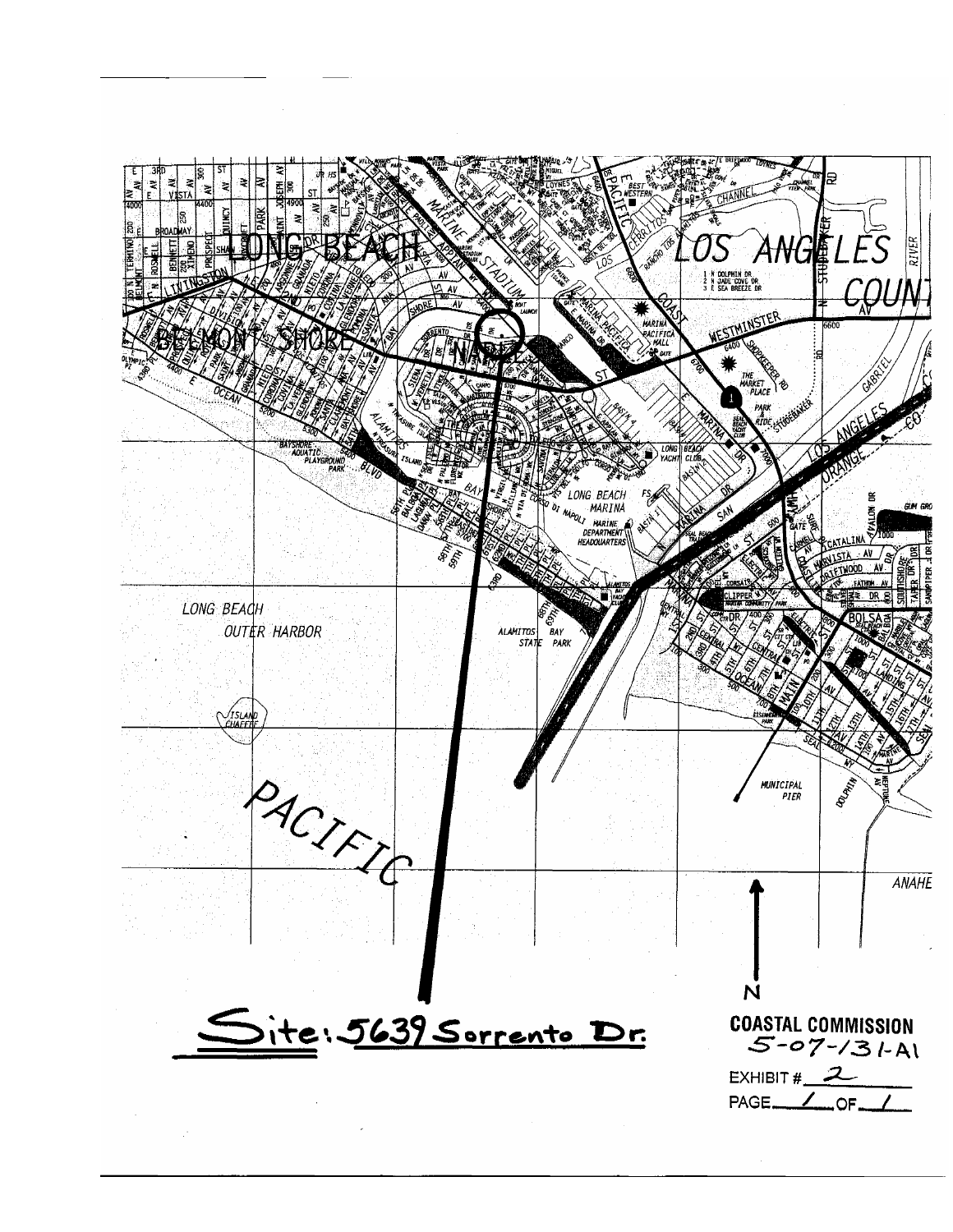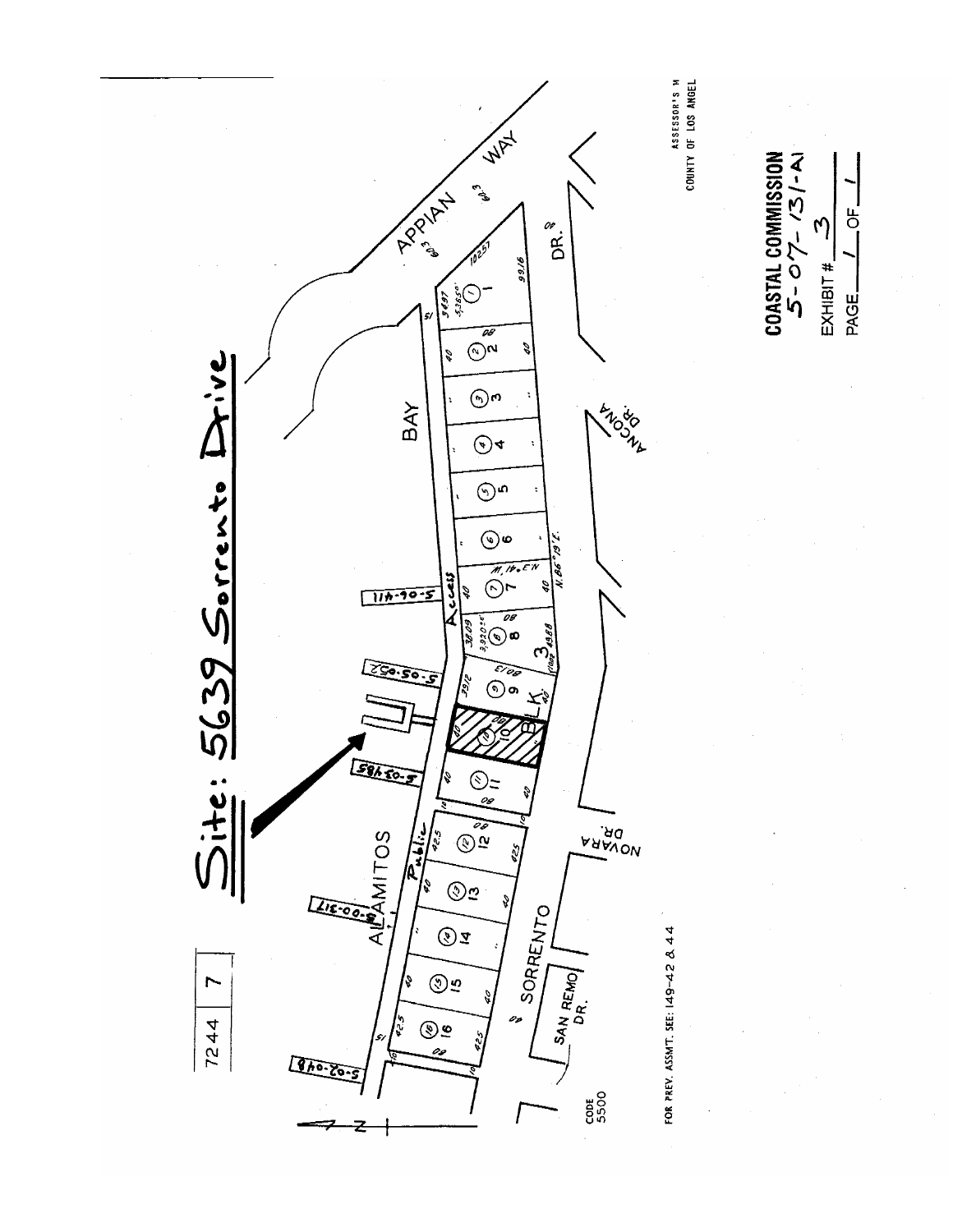